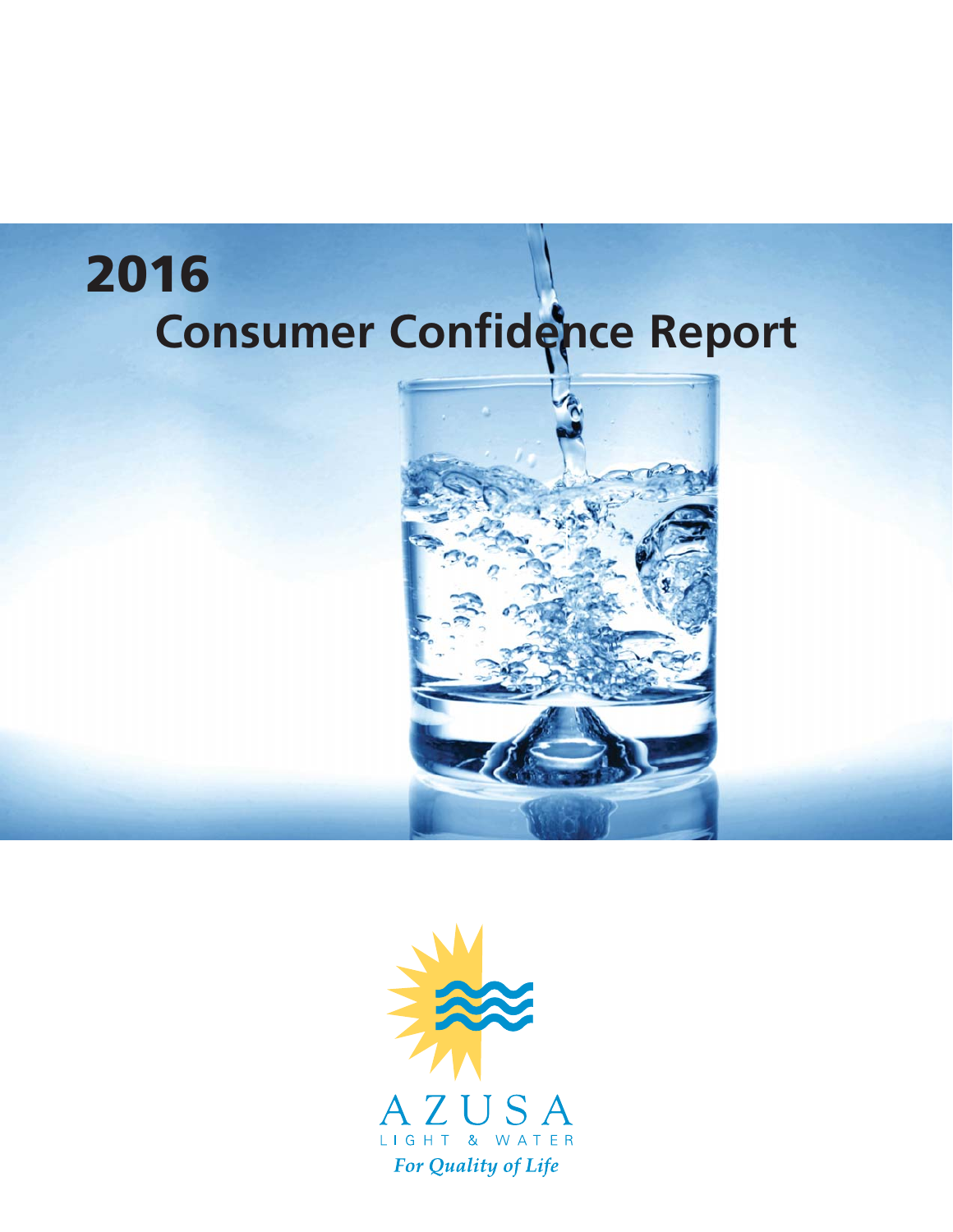## **2016 Consumer Confidence Report**

Azusa Light & Water is pleased to submit this report to you, our valued customer. This report is designed to inform you about the quality of water and services we deliver every day. Our commitment is to provide our customers with a safe and dependable supply of drinking water. Your water not only meets, but also surpasses both State and Federal standards for quality and safety. To maintain this high quality, Water Treatment Plant Operators certified by the State Water Resources Control Board (SWRCB) Division of Drinking Water are operating Azusa's Joseph F. Hsu Water Filtration Plant on a regular basis, treating and monitoring the quality of the drinking water we serve.

In order to ensure that tap water is safe to drink, the U.S. Environmental Protection Agency (USEPA) and the State Water Resources Control Board - Division of Drinking Water (SWRCB) prescribe regulations that limit the amount of certain contaminants in water provided by public water systems. Department regulations also establish limits for contaminants in bottled water that must provide the same protection for public health.

*Para obtener una versión en español de este informe, visite www.azusalw.com o llame al (626) 812-5225 para pedir una copia.*

#### **The Azusa Water System**

The City of Azusa, a municipality incorporated December 29, 1898, maintains ownership and operation of the municipal utility referred to as Azusa Light & Water. Azusa Light & Water is entrusted with the responsibility for providing water utility service within its municipal boundaries, and, since acquiring the Azusa Valley Water Company in 1993, providing water utility service to portions of the communities surrounding the City of Azusa. The Azusa Water system serves the City of Azusa and portions of Covina, Glendora, Irwindale, West Covina and unincorporated Los Angeles County. Serving approximately 23,062 active service connections with an estimated population of 106,400, the combined and integrated water systems of the City of Azusa and the Azusa Valley Water Company comprise the largest municipal water utility in the San Gabriel Valley.

The Joseph F. Hsu Water Filtration Plant uses the latest filtration technology to filter up to 12 million gallons of water per day. Water is pressure fed through membranes in an outside-in pattern, and any particle larger than 0.04 microns is retained on the fiber surface. The Water Filtration Plant, the largest capital project in the history of the City of Azusa at \$36 million, has been designed to exceed the latest water quality requirements, enabling the City of Azusa to treat San Gabriel River water, imported water from the Colorado River, and water from the State Water Project. A reliable supply of high-quality water is delivered to the customers of Azusa Light & Water.

### **Sources of Supply**

In general, typical sources of drinking water (both tap water and bottled water) include rivers, lakes, streams, ponds, reservoirs, springs and wells. Water delivered to our customers in the Azusa Water system is a blend of water from the following water sources:

- ♦ Surface Water from the San Gabriel Canyon watershed treated at Joseph F. Hsu Water Filtration Plant
- $\bullet$  Groundwater pumped from eight wells in the Canyon Basin
- $\bullet$  Groundwater pumped from two wells in the Intermediate Basin
- $\bullet$  Groundwater pumped from one well in the Main San Gabriel Basin
- ♦ Metropolitan Water District Treated Water Connection

Azusa produces its water from the upper reaches of the San Gabriel River, near the mouth of San Gabriel Canyon, far upstream of the contaminated groundwater zones found elsewhere in the San Gabriel Valley. Approximately 27% of the water served by the Azusa Water system is surface water diverted from the San Gabriel Reservoir and treated at Azusa's Water Filtration Plant, 73% comes from Azusa's eleven groundwater wells, and less than 1% is supplied from Azusa's Metropolitan Water District treated surface water connection. The Surface Water treated is a blend of local run off, Colorado River and State Water Project water.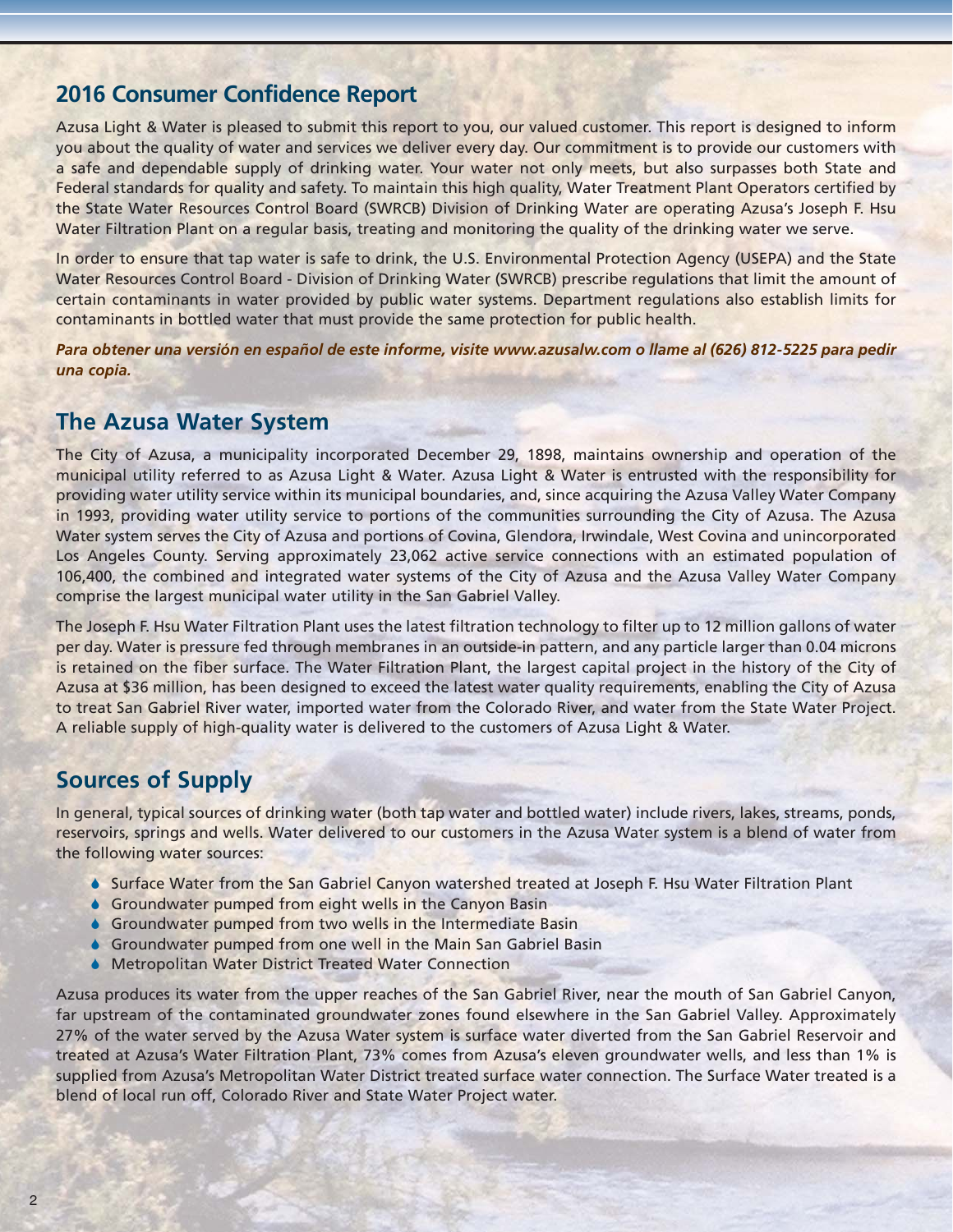*Our Water continues to be of superior quality and, through proper planning and system protection, we ensure that our precious water resources continue to be safe from contamination.*

*For further information please contact Azusa Light & Water at (626) 812-5225 or visit our website at www.azusalw.com. For City of Azusa information visit www.ci.azusa.ca.us*

# **The Sources of Contamination**

Drinking water, including bottled water, may reasonably be expected to contain at least small amounts of contaminants. As water travels over the surface of the land or through the ground, it dissolves naturally occurring minerals and, in some cases, radioactive material, and can pick up substances resulting from the presence of animals or from human activities. The presence of contaminants does not necessarily indicate that drinking water poses a health risk.

More information about contaminants and potential health effects can be obtained by calling the USEPA's Safe Drinking Water Hotline. (1-800-426-4791)

#### **Nitrate**

Nitrate in drinking water at levels above 10 mg/L ,measured in Nitrate as Nitrogen, is considered a health risk for infants of less than six months of age. High Nitrate levels in drinking water can interfere with the capacity of the infant's blood to carry oxygen, resulting in serious illness; symptoms include shortness of breath and blueness of the skin. High Nitrate levels may also affect the ability of the blood to carry oxygen in other individuals, such as pregnant women and those with specific enzyme deficiencies. Well Nitrate levels may rise for short periods of time due to rainfall or agricultural activity. Where higher Nitrate levels are present, you should seek advice from your health care provider or choose to use bottled water for mixing formula and juice for your baby; if you are pregnant, you should drink bottled water. Water purveyors are required by State Health regulations to issue warnings to customers when drinking water nitrate levels exceed 10 mg/L. Average Nitrate levels sampled in the Azusa distribution system range from, .40 to 1.22 mg/L Nitrate as Nitrogen for groundwater and ND(non detectable) for surface water.

### **Total Trihalomethanes**

Trihalomethanes (THM's) are a family of chemicals formed when a disinfectant such as chlorine is added to the water supply. Disinfection is an important and necessary step in the water treatment process that protects against harmful bacteria and other potential contamination. Chlorine is the most widely used and approved water system disinfectant in the United States.

The amount of Total THM's allowed in drinking water is regulated by the EPA, which has set a Total THM (TTHM) annual average safe limit of 80 µg/L in drinking water. Results of a health study released in early 1998 suggests that women who drink five glasses of water daily and are in the first three months of pregnancy may have an increased risk of miscarriage from TTHM levels in drinking water above 80 µg/L. State officials have cautioned that the study is not definitive and have stated that more study on the issue is needed. Average TTHM levels sampled in the Azusa distribution system for all four quarters in 2016 are 48 µg/L for groundwater and 43 µg/L for surface water.

### **Immuno-Compromised People**

Some people may be more vulnerable to constituents in the water than the general population. Immunocompromised people, such as those with cancer undergoing chemotherapy, persons with HIV/AIDS or other immune system disorders, some elderly persons, and infants, can be particularly at risk from infections. These people should seek advice about drinking water from their healthcare providers. USEPA/Centers for Disease Control (CDC) guidelines on appropriate means to lessen the risk of infection from microbial contaminants are available from the Safe Drinking Water Hotline (1-800-426-4791).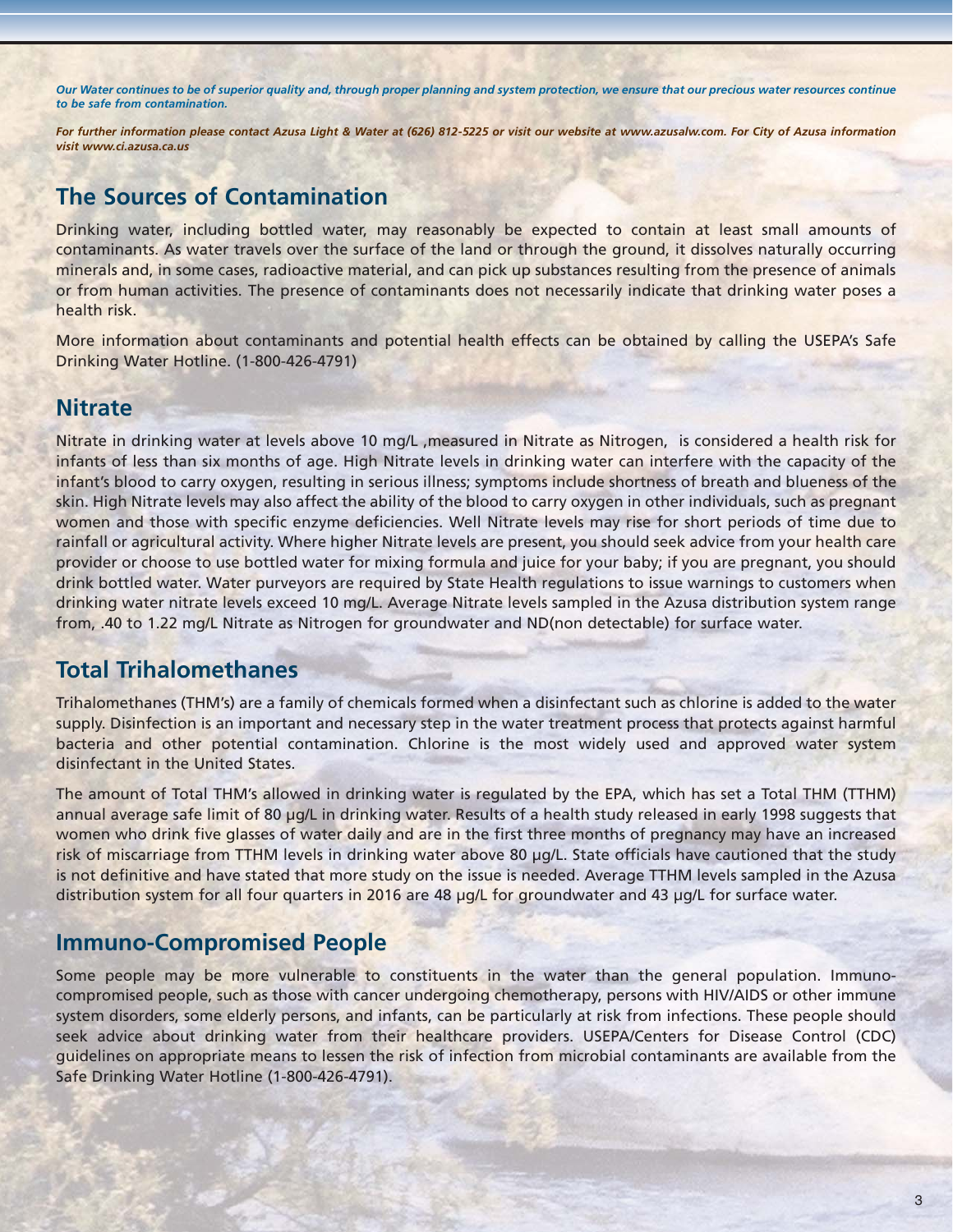

#### *Azusa Light & Water will continue to closely monitor future health studies and work with state and federal water quality officials to maintain the high quality of our water and to safeguard the health of our customers.*

## **Drinking Water Contaminants**

*Inorganic contaminants* — Salts and metals, which can be naturally occurring or result from urban stormwater runoff, industrial or domestic wastewater discharges, oil and gas production, mining, or farming.

*Microbial contaminants* — Viruses and bacteria which may come from sewage treatment plants, septic systems, agricultural livestock operations, and wildlife.

*Organic chemical contaminants* — Synthetic and volatile organic chemicals, which are byproducts of industrial processes and petroleum production, and can also come from gas stations, urban stormwater runoff, and septic systems.

*Pesticides and herbicides* — Can come from a variety of sources such as agriculture, urban or stormwater runoff, and residential uses.

*Radon* — Can be naturally occurring or the result of oil and gas production and mining activities.

**Perchlorate** — Some people who drink water containing perchlorate in excess of the notification level may experience effects associated with hypothyroidism. Perchlorate interferes with the production of thyroid hormones, which are required for normal pre- and postnatal development in humans, as well as normal body metabolism.

*Arsenic* — While your drinking water meets the federal and state standard for arsenic, it does contain low levels of arsenic. The arsenic standard balances the current understanding of arsenic's possible health effects against the costs of removing arsenic from drinking water. The U.S. Environmental Protection Agency continues to research the health effects of the low levels of arsenic, which is a mineral known to cause cancer in humans at high concentrations and is linked to other health effects such as skin damage and circulatory problems.

# **Definitions**

*Notification Level & Action Level* — The concentration of a contaminant which, if exceeded, triggers treatment or other requirements which a water system must follow.

*Cryptosporidium* — A microscopic organism which, when ingested, can cause diarrhea, fever and other gastrointestinal symptoms. The organism comes from animal waste and may occur in surface watersheds. If detected, cryptosporidium is eliminated by an effective treatment combination including sedimentation, filtration and disinfection.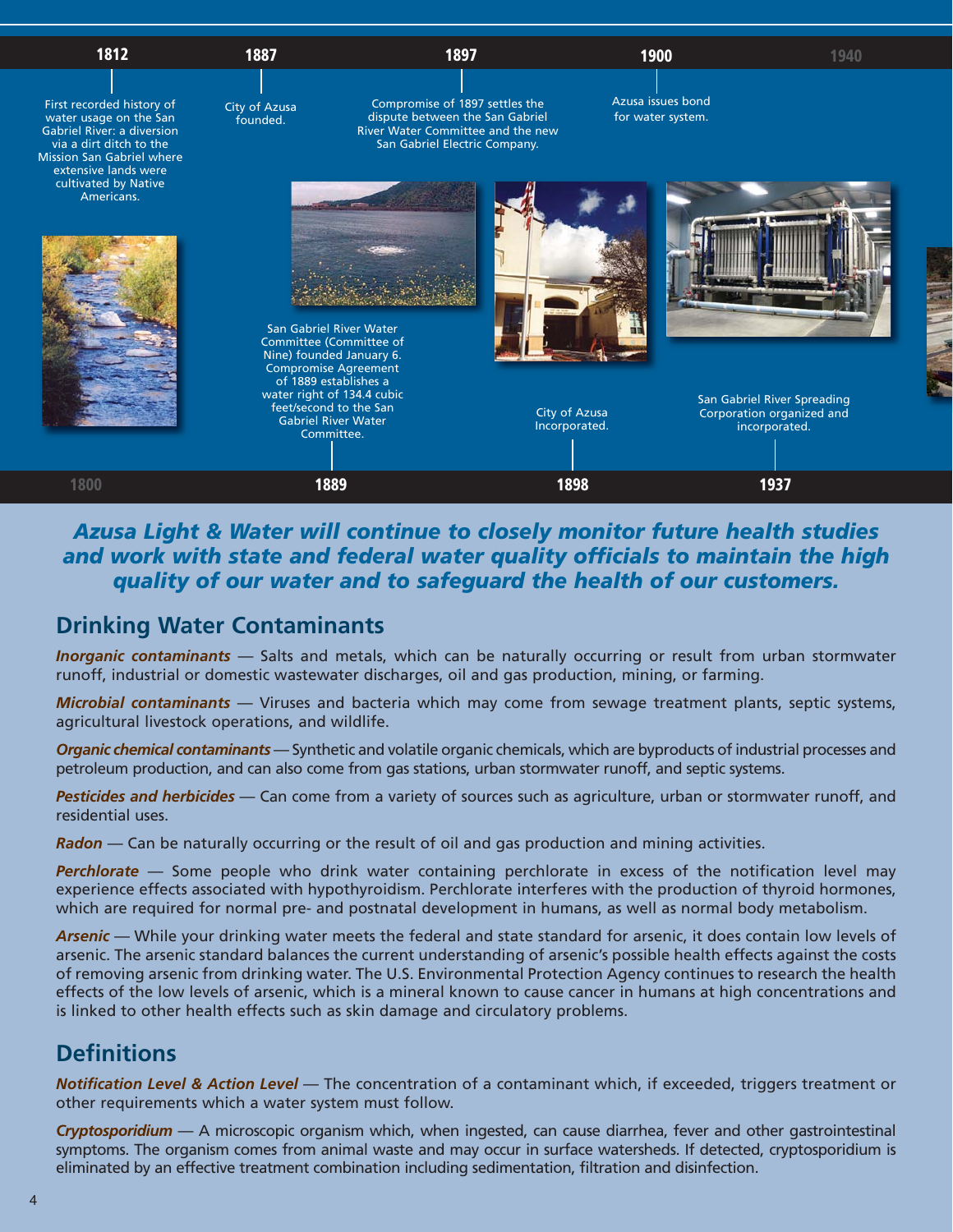

*Maximum Contaminant Level Goal (MCLG)* — The level of contaminant in drinking water below which there is no known or expected risk to health. Maximum contaminant level goals are set by the EPA.

*Maximum Residual Disinfectant Level (MRDL)* — The level of a disinfectant added for water treatment that may not be exceeded at the consumer's tap.

*Maximum Residual Disinfectant Level Goal (MRDLG)* — The level of a disinfectant added for water treatment below which there is no known or expected risk to health. MRDLGs are set by the U.S. EPA.

*Maximum Contaminant Level (MCL)* — The highest level of a contaminant that is allowed in drinking water. MCLs are set as close to the public health goals and maximum contaminant level goals as is economically and technologically practicable.

*Primary Drinking Water Standard* — Primary maximum contaminant levels, specific treatment techniques adopted in lieu of primary MCLs, and monitoring and reporting requirements for MCLs that are specified in regulation.

*Public Health Goals (PHG)* — The level of a contaminant in drinking water below which there is no known or expected risk to health. Public health goals are set by the California Environmental Protection Agency.

*Radon* — A radioactive gas found throughout the United States that can't be seen, tasted or smelled. It can move up into a building through the ground through cracks and holes in the foundation and can build up to high levels. Radon can get into indoor air when released from tap water from showering, washing dishes, and other household activities. Radon entering the home through tap water will, in most cases, be a small source in indoor air as compared to radon entering the home through soil. Radon is a known carcinogen and breathing air containing radon can lead to lung cancer. Drinking water containing radon may cause increased risk of stomach cancer. If you are concerned about radon, testing the air in your home is inexpensive and easy. For information call EPA's Radon Hotline (1-800-SOS-RADON).

*Treatment Technique* — A required process intended to reduce the level of a contaminant in drinking water.

*Turbidity* — A measure of the cloudiness of the water. Turbidity is monitored because it is a good indicator of water quality. High turbidity can hinder the effectiveness of disinfection.

*Variance* — State or EPA may give permission not to meet an MCL or a treatment technique under certain conditions.

### **Unregulated Contaminants**

*Boron* — Some men who drink water containing boron in excess of the notification level over many years may experience reproductive effects, based on studies in laboratory animals.

*Vanadium* — The babies of some pregnant women who drink water containing vanadium in excess of the notification level may have an increased risk of developmental effects, based on studies in laboratory animals.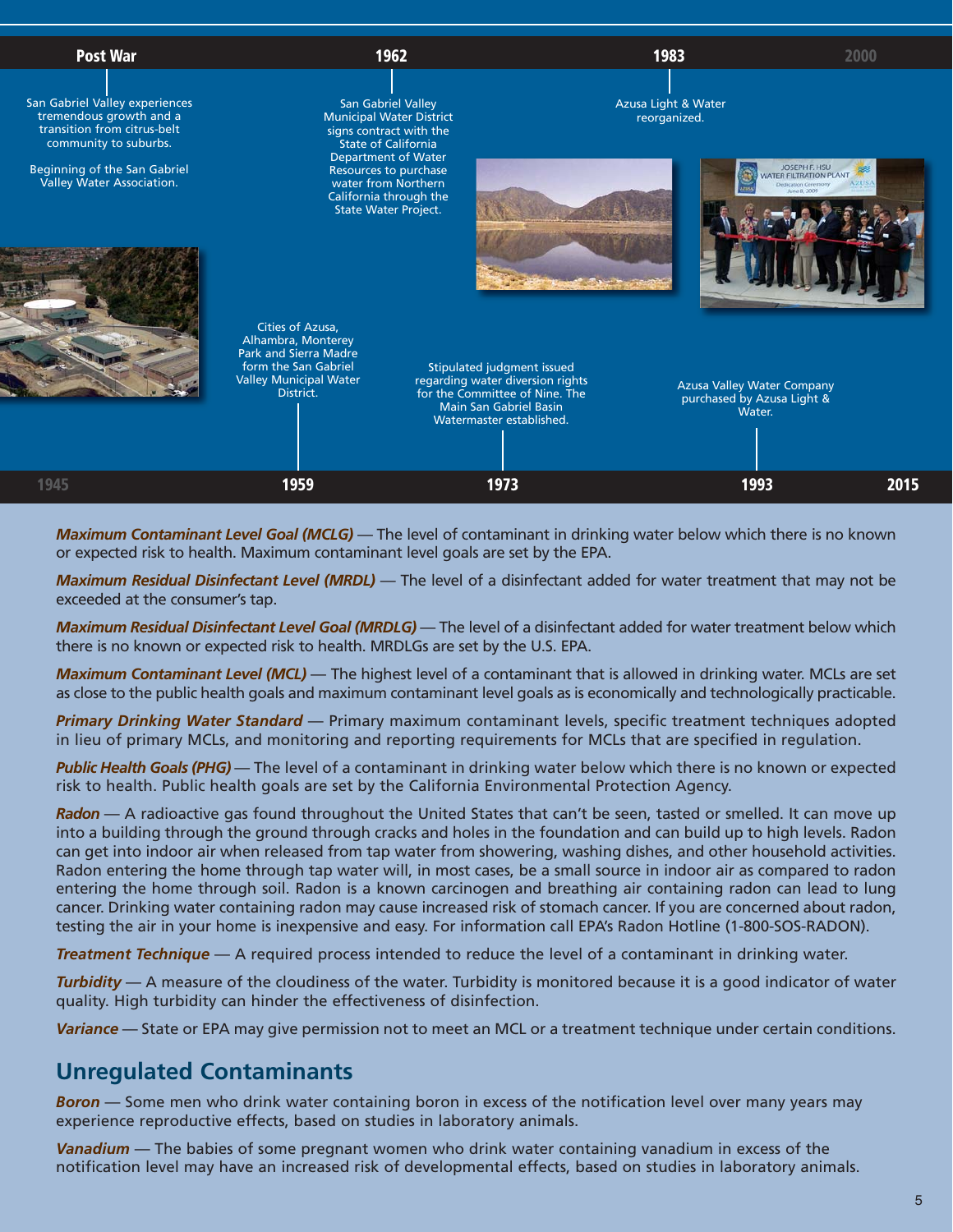| SAMPLING RESULTS SHOWING TREATMENT OF<br><b>AZUSA'S SURFACE WATER SOURCES</b>               |                                                                                                                                                           |  |  |  |  |  |  |
|---------------------------------------------------------------------------------------------|-----------------------------------------------------------------------------------------------------------------------------------------------------------|--|--|--|--|--|--|
| Treatment Technique*                                                                        | Low-pressure membrane filtration system.                                                                                                                  |  |  |  |  |  |  |
| Turbidity Performance Standards**<br>(that must be met through the water treatment process) | Turbidity of the combined filtered water must:<br>Be less than or equal to 0.10 NTU in 95% of measurements in a month.<br>Not exceed 0.5 NTU at any time. |  |  |  |  |  |  |
| Lowest monthly percentage of samples that met Turbidity Performance<br>Standard No. 1       | 100%                                                                                                                                                      |  |  |  |  |  |  |
| Highest single turbidity measurement during the year                                        | 0.07                                                                                                                                                      |  |  |  |  |  |  |
| The number of violations of any surface water treatment requirements                        | 0                                                                                                                                                         |  |  |  |  |  |  |

*\* A required process intended to reduce the level of a contaminant in drinking water.*

*\*\* Turbidity (measured in NTU) is a measurement of the cloudiness of water and is a good indicator of water quality and filtration performance. Turbidity results which meet performance standards are considered to be in compliance with filtration requirements.*

| <b>ADDITIONAL DATA</b><br><b>CITY OF AZUSA LIGHT &amp; WATER</b><br><b>LEAD &amp; COPPER TRIANNUAL (2014)</b> |                    |                  |                                                                                                                                           |                                                                                                                                                                                                                                                                                                                                                                                                                                                |                  |                                                     |               |  |  |
|---------------------------------------------------------------------------------------------------------------|--------------------|------------------|-------------------------------------------------------------------------------------------------------------------------------------------|------------------------------------------------------------------------------------------------------------------------------------------------------------------------------------------------------------------------------------------------------------------------------------------------------------------------------------------------------------------------------------------------------------------------------------------------|------------------|-----------------------------------------------------|---------------|--|--|
| <b>PARAMETER</b>                                                                                              | <b>UNITS</b><br>OF | <b>PHG</b><br>or | <b>MAJOR SOURCES</b><br><b>IN DRINKING WATER</b>                                                                                          | <b>HEALTH EFFECTS LANGUAGE</b>                                                                                                                                                                                                                                                                                                                                                                                                                 | <b>MCL</b><br>or | <b>AZUSA DRINKING</b><br><b>WATER CONCENTRATION</b> |               |  |  |
| <b>INORGANIC</b><br><b>CONTAMINANTS</b>                                                                       | <b>MEASUREMENT</b> | <b>MCLG</b>      |                                                                                                                                           |                                                                                                                                                                                                                                                                                                                                                                                                                                                | <b>AL</b>        | 90th Percentile Value<br><b>Distribution System</b> | <b>RANGE</b>  |  |  |
| <b>Copper</b>                                                                                                 | $\mu$ g/L          | 170              | Internal corrosion of<br>household plumbing systems;<br>erosion of natural deposits;<br>leaching from wood<br>preservatives               | Copper is an essential nutrient,<br>but some people who drink water<br>containing copper in excess of<br>the action level over a relatively<br>short amount of time may<br>experience gastrointestinal<br>distress. Some people who drink<br>water containing copper in<br>excess of the action level over<br>many years may suffer liver or<br>kidney damage. People with<br><b>Wilson's Disease should consult</b><br>their personal doctor. | 1300<br>(AL)     | 540                                                 | <b>ND-790</b> |  |  |
| Lead                                                                                                          | $\mu$ g/L          | $\overline{2}$   | Internal corrosion of<br>household water plumbing<br>systems; discharges from<br>industrial manufacturers,<br>erosion of natural deposits | Infants and children who drink<br>water containing lead in excess<br>of the action level may<br>experience delays in their<br>physical or mental development.<br>Children may show slight deficits<br>in attention span and learning<br>abilities. Adults who drink this<br>water over many years may<br>develop kidney problems or high<br>blood pressure.                                                                                    | 15 (AL)          | <b>ND</b>                                           | <b>ND</b>     |  |  |

*MCL = Maximum Contaminant Level MCLG = Maximum Contaminant Level Goal*

*PHG = Public Health Goals AL = Action Level mg/L = parts per million*

*50 Copper & Lead Samples Collected August 2014 No Copper Samples exceeded the Action Level No Lead Samples exceeded the Action Level*

*For additional water quality data please contact Water Operations at (626) 334-0414. For Customer Service please call (626) 812-5225.*

*Azusa Light & Water encourages customers to stay informed by attending regularly scheduled Utility Board meetings, which are held on the 4th Monday of each month at 6:30 P.M. Utility Board meetings are held at Azusa Light & Water office located at 729 N. Azusa Ave., Azusa. Visit us on line at www.azusalw.com.*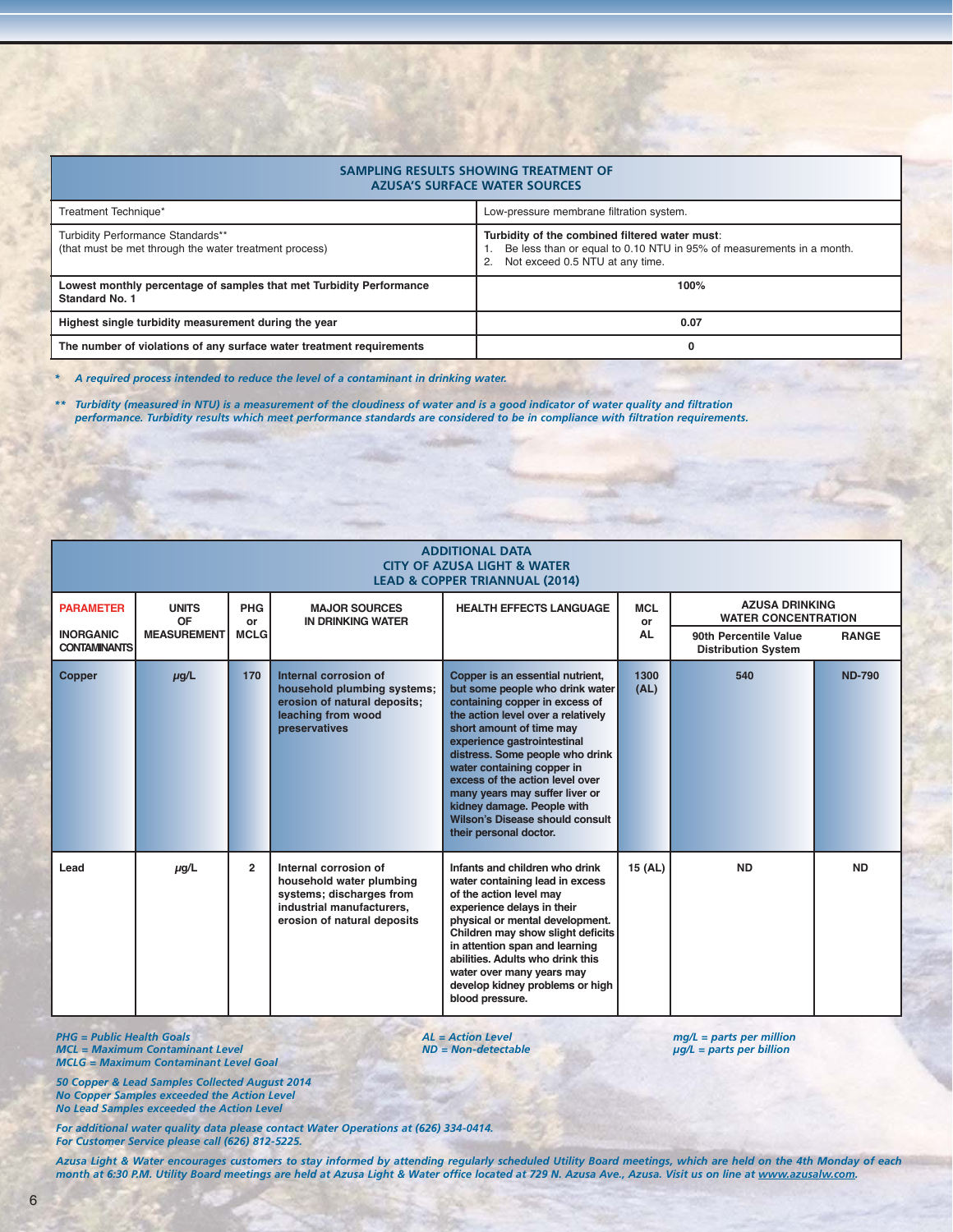#### **2016 WATER QUALITY TABLE**

| PRIMARY STANDARDS-Mandatory, Health-Related Standards Established by the State of California Water Resources Control Board |                             |             |                                                               |                          |                                                                                                              |            |                              |                                                  |                                                                                    |
|----------------------------------------------------------------------------------------------------------------------------|-----------------------------|-------------|---------------------------------------------------------------|--------------------------|--------------------------------------------------------------------------------------------------------------|------------|------------------------------|--------------------------------------------------|------------------------------------------------------------------------------------|
| <b>PARAMETER</b>                                                                                                           | <b>VIOLA</b><br><b>TION</b> | <b>UNIT</b> | <b>STATE</b><br><b>MAXIMUM</b><br>CONTAMINANT<br>LEVEL (MRDL) | PHG<br>(MCLG)<br>[MRDLG] | <b>AZUSA</b><br><b>AZUSA</b><br><b>GROUNDWATER</b><br><b>SURFACE WATER</b><br>RANGE AVERAGE<br>RANGE AVERAGE |            |                              | <b>MAJOR SOURCES IN</b><br><b>DRINKING WATER</b> |                                                                                    |
| <b>FILTRATION PERFORMANCE</b><br>& MICROBIOLOGICAL                                                                         |                             |             |                                                               |                          |                                                                                                              |            |                              |                                                  |                                                                                    |
| Turbidity (a)                                                                                                              | <b>No</b>                   | Units       | 0.10(a)                                                       | N/A                      | N/A                                                                                                          | N/A        | $0.01 - 0.07$                | 0.04                                             | Soil Runoff                                                                        |
| Cryptosporidium                                                                                                            | <b>No</b>                   | Oocysts/L   | <b>TT</b>                                                     | N/A                      | N/A                                                                                                          |            | $-.10$                       | $-.10$                                           | Naturally present in the environment >99%<br>of crypto is removed during treatment |
| <b>MICROBIOLOGICAL</b><br>Coliform Bacteria P/A (b)                                                                        | No                          | % Positive  | 5%                                                            | (0)                      | 0%                                                                                                           | 0%         | 0%                           | 0%                                               | Naturally present in the environment<br>Human and Animal waste                     |
| <b>DISINFECTANT, DISINFECTION</b><br><b>BY PRODUCTS</b>                                                                    |                             |             |                                                               |                          |                                                                                                              |            |                              |                                                  |                                                                                    |
| <b>Chlorine Residual</b>                                                                                                   | <b>No</b>                   | mg/L        | (4)                                                           | (4)                      | $0.57 - 0.96$ (b) $0.78$ (c)                                                                                 |            | $0.57 - 0.96$ (b) $0.78$ (c) |                                                  | Drinking water disinfectant added for treatment                                    |
| Total Trihalomethanes (b)                                                                                                  | <b>No</b>                   | $\mu$ g/L   | 80                                                            | N/A                      | $27.0 - 62.0$ 47.8 (c)                                                                                       |            | 18.0-68.0                    | 42.7 $(c)$                                       | Byproduct of drinking water disinfection                                           |
| Haloacetic Acids (b)                                                                                                       | <b>No</b>                   | $\mu q/L$   | 60                                                            | N/A                      | $7.2 - 21.0$                                                                                                 | 11.6 $(c)$ | $3.20 - 42.0$                | 15.4                                             | Byproduct of drinking water disinfection                                           |
| <b>ORGANIC CONTAMINANTS</b>                                                                                                |                             |             |                                                               |                          |                                                                                                              |            |                              |                                                  |                                                                                    |
| Tetrachloroethylene (PCE)                                                                                                  | <b>No</b>                   | $\mu$ g/L   | 5 <sup>1</sup>                                                | 0.06                     | $0.60 - 0.91$                                                                                                | 0.77       | <b>ND</b>                    | <b>ND</b>                                        | Discharge from factories and dry cleaners                                          |
| <b>INORGANIC CONTAMINANTS</b>                                                                                              |                             |             |                                                               |                          |                                                                                                              |            |                              |                                                  |                                                                                    |
| Arsenic                                                                                                                    | <b>No</b>                   | $\mu$ g/L   | 10 <sup>1</sup>                                               | 0.004                    | <b>ND</b>                                                                                                    | <b>ND</b>  | <b>ND-17.0</b>               | 8.5                                              | Erosion of natural deposits                                                        |
| <b>Barium</b>                                                                                                              | <b>No</b>                   | $\mu$ g/L   | 1000                                                          | $\overline{2}$           | <b>ND-110</b>                                                                                                | 12.78      | <b>ND</b>                    | <b>ND</b>                                        | Erosion of natural deposits                                                        |
| Fluoride                                                                                                                   | <b>No</b>                   | mg/L        | $\overline{2}$                                                | $\mathbf{1}$             | $0.19 - 0.35$                                                                                                | 0.25       | 0.11                         | 0.11                                             | Erosion of natural deposits                                                        |
| Nitrate (as N)                                                                                                             | <b>No</b>                   | mg/L        | 10                                                            | 10                       | <b>ND-12</b>                                                                                                 | 0.75(b)    | <b>ND</b>                    | <b>ND</b>                                        | Leaching from fertilizer use                                                       |
| Perchlorate                                                                                                                | <b>No</b>                   | $\mu$ g/L   | 6                                                             | 6                        | <b>ND-12.0</b>                                                                                               | $ND$ $(d)$ | <b>ND</b>                    | <b>ND</b>                                        | Abnormal production of Thyroid Hormones                                            |
| <b>RADIOACTIVE CONTAMINANTS</b>                                                                                            |                             |             |                                                               |                          |                                                                                                              |            |                              |                                                  |                                                                                    |
| <b>Gross Alpha Activity</b>                                                                                                | <b>No</b>                   | pCi/L       | 15                                                            | (0)                      | <b>ND</b>                                                                                                    | <b>ND</b>  | $0.28 - 0.84$                | 0.56                                             | Erosion of natural deposits                                                        |
| <b>UNREGULATED CONTAMINANTS</b>                                                                                            |                             |             |                                                               |                          |                                                                                                              |            |                              |                                                  | <b>Suspected Health Effects</b>                                                    |
| <b>Boron</b>                                                                                                               | <b>No</b>                   | $\mu$ g/L   | <b>NL-1000</b>                                                | N/A                      | <b>ND-310</b>                                                                                                | 187.0      | <b>ND</b>                    | <b>ND</b>                                        | Reproductive effects on some men                                                   |
| Vanadium                                                                                                                   | <b>No</b>                   | $\mu q/L$   | <b>NL-50</b>                                                  | N/A                      | <b>ND</b>                                                                                                    | <b>ND</b>  | <b>ND</b>                    | <b>ND</b>                                        | Child development effects                                                          |

**(a)** Standard applies to surface water only. A separate standard applies to the distribution system. See secondary standards. **(b)** Based on distribution system monitoring. **(c)** Four quarter average. **(d)** Blended value.

(MRDL) The level of a disinfectant added for water treatment that may not be exceeded at the consumer's tap.

| CONTAMINANTS WITH SECONDARY STANDARDS-Aesthetic Standards Established by the State of California Water Resources Control Board |              |                                    |                    |           |                      |                                              |                                                  |  |  |
|--------------------------------------------------------------------------------------------------------------------------------|--------------|------------------------------------|--------------------|-----------|----------------------|----------------------------------------------|--------------------------------------------------|--|--|
|                                                                                                                                |              | <b>STATE</b>                       | <b>AZUSA</b>       |           | AZUSA                |                                              |                                                  |  |  |
| <b>PARAMETER</b>                                                                                                               | <b>UNIT</b>  | MAXIMUM                            | <b>GROUNDWATER</b> |           | <b>SURFACE WATER</b> |                                              | <b>MAJOR SOURCES IN</b><br><b>DRINKING WATER</b> |  |  |
|                                                                                                                                |              | <b>CONTAMINANT</b><br><b>LEVEL</b> | RANGE AVERAGE      |           | AVERAGE<br>RANGE     |                                              |                                                  |  |  |
| Turbidity                                                                                                                      | <b>Units</b> |                                    | $0.07 - 0.49$      | 0.15      | $0.08 - 0.36$        | 0.13                                         | Soil Runoff                                      |  |  |
| Color                                                                                                                          | Units        | 15                                 | <b>ND</b>          | <b>ND</b> | <b>ND</b>            | <b>ND</b>                                    | Naturally occurring organic materials            |  |  |
| Odor Threshold                                                                                                                 | <b>Units</b> | 3                                  | $1.0 - 1.0$        | 1.0       | 1.0                  | 1.0                                          | Naturally occurring organic materials            |  |  |
| Chloride                                                                                                                       | mg/L         | 500                                | 24.0-81.0          | 63.0      | 110<br>110           |                                              | Runoff/leaching from natural deposits            |  |  |
| Sulfate                                                                                                                        | mg/L         | 500                                | 44.0-68.0          | 56.0      | 31                   | 31                                           | Runoff/leaching from natural deposits            |  |  |
| <b>Total Dissolved Solids</b>                                                                                                  | mg/L         | 1000                               | 310-440            | 353       | 310-320              | Runoff/leaching from natural deposits<br>315 |                                                  |  |  |
| <b>Specific Conductance</b>                                                                                                    | umho/Cm      | 1600                               | 540-720            | 591       | 580-590              | 585                                          | Substances that form jons in the water           |  |  |

| <b>ADDITIONAL CONSTITUENTS ANALYZED</b> |              |             |             |      |             |      |                                       |  |
|-----------------------------------------|--------------|-------------|-------------|------|-------------|------|---------------------------------------|--|
| pH                                      | <b>Units</b> | No Standard | 7.40-7.70   | 7.60 | 7.90-8.40   | 8.10 |                                       |  |
| Hardness (CaCo3)                        | mg/L         | No Standard | 130-290     | 191  | 100-110     | 105  | Runoff/leaching from natural deposits |  |
| Sodium                                  | mg/L         | No Standard | 34-70       | 47.0 | 70-74       | 72   | Runoff/leaching from natural deposits |  |
| Calcium                                 | mg/L         | No Standard | 34-82       | 54   | $20 - 21$   | 20.5 | Runoff/leaching from natural deposits |  |
| Potassium                               | mg/L         | No Standard | $3.3 - 5.2$ | 4.03 | $3.3 - 3.5$ | 3.4  | Runoff/leaching from natural deposits |  |
| Magnesium                               | mg/L         | No Standard | 13.0-21.0   | 15.4 | $13 - 14$   | 13.5 | Runoff/leaching from natural deposits |  |

#### **ABBREVIATIONS**

| $\overline{a}$ | Less than                                |
|----------------|------------------------------------------|
| <b>ND</b>      | <b>None Detected</b>                     |
| <b>NTU</b>     | Nephelometric Turbidity Unit(s)          |
| umho/Cm        | micromhos per Centimeter                 |
| $\mu$ g/L      | micrograms per Liter (parts per billion) |
| mg/L           | milligrams per Liter (parts per million) |
| pCi/L          | pico Curies per Liter                    |
| <b>NL</b>      | <b>Notification Level</b>                |
| N/A            | <b>Not Applicable</b>                    |
| <b>TT</b>      | <b>Treatment Technique</b>               |

#### **When you read about water quality, you might ask yourself:**

**How much is one part per billion (1ppb)?** Answer: 1ppb equal to 1 drop of water in 14,000 gallons, 1 second in 32 years, 1 inch in 16,000 miles or 1 cent in \$10 million.

**How much is one part per million (1ppm)?** Answer: 1ppm is equal to 1 drop of water in 14 gallons, 1 second in 12 days, 1 inch in 16 miles or 1 cent in \$10,000.



*In addition to the above constituents, we have conducted monitoring for 32 additional organic chemicals for which the California Department of Public Health and U.S. EPA have not yet set a standard and all results were below detection levels unless otherwise noted.*